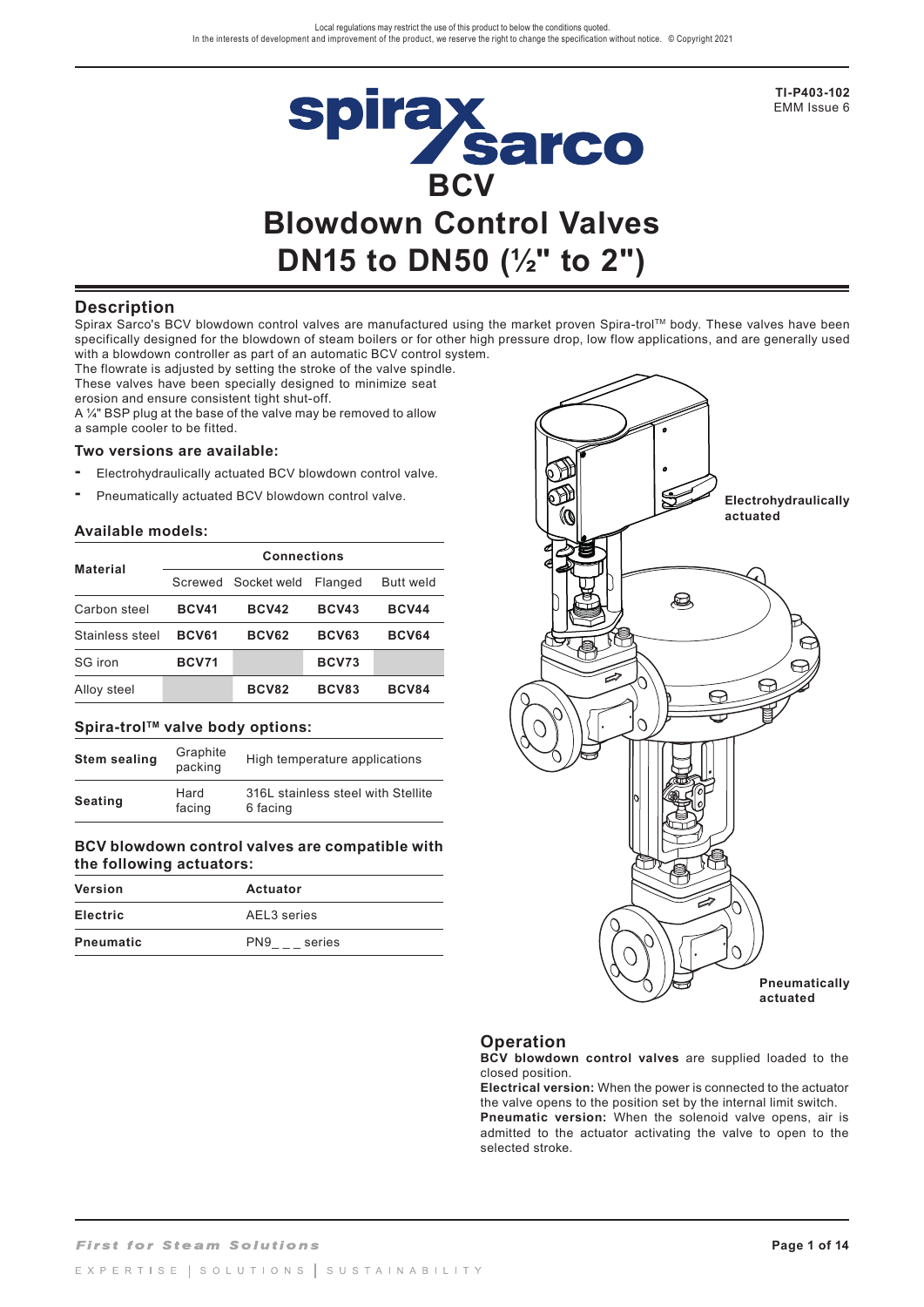### **Standards**

These products fully comply with the requirements of the EU Pressure Equipment Directive/UK Pressure Equipment (Safety) Regulations.

#### **Certification**

These products are available with material certification to EN 10204 3.1. **Note:** All certification/inspection requirements must be stated at the time of order placement.

### **Size and pipe connections**

**½**", **¾**", 1", 1**¼**", 1**½**" and 2" Screwed BSP or NPT, Socket weld and Butt weld.

DN15, DN20, DN25, DN32, DN40 and DN50 Flanged: EN 1092 PN25, PN40, PN63 and PN100 ASME class 125, 150, 250, 300 and 600 JIS/KS 10K, 20K, 30K and 40K

### **Materials**

|   | No. Part         | <b>Material</b> |                            |
|---|------------------|-----------------|----------------------------|
|   |                  | Carbon steel    | 1.0619+N/WCB               |
|   |                  | Stainless steel | 1.4408/CF8M                |
| 1 | Body             | SG iron         | EN-GJS-400-18-LT/A395      |
|   |                  | Alloy steel     | 1.7357/WC6                 |
|   |                  | Forged steel    | 1.0460/A105N or 1.0619/WCB |
|   | <b>Bonnet</b>    | Stainless steel | 1.4408/CF8M                |
| 2 |                  | SG iron         | EN-GJS-400-18-LT/A395      |
|   |                  | Alloy steel     | 1.7357/WC6                 |
| 3 | Seat<br>retainer | Stainless steel | 316L                       |
| 4 | Seat             | Stainless steel | 316L with Stellite         |
| 5 | Plug             | Stainless steel | 316L with Stellite         |



**2**

**5 3**

**1**

**4**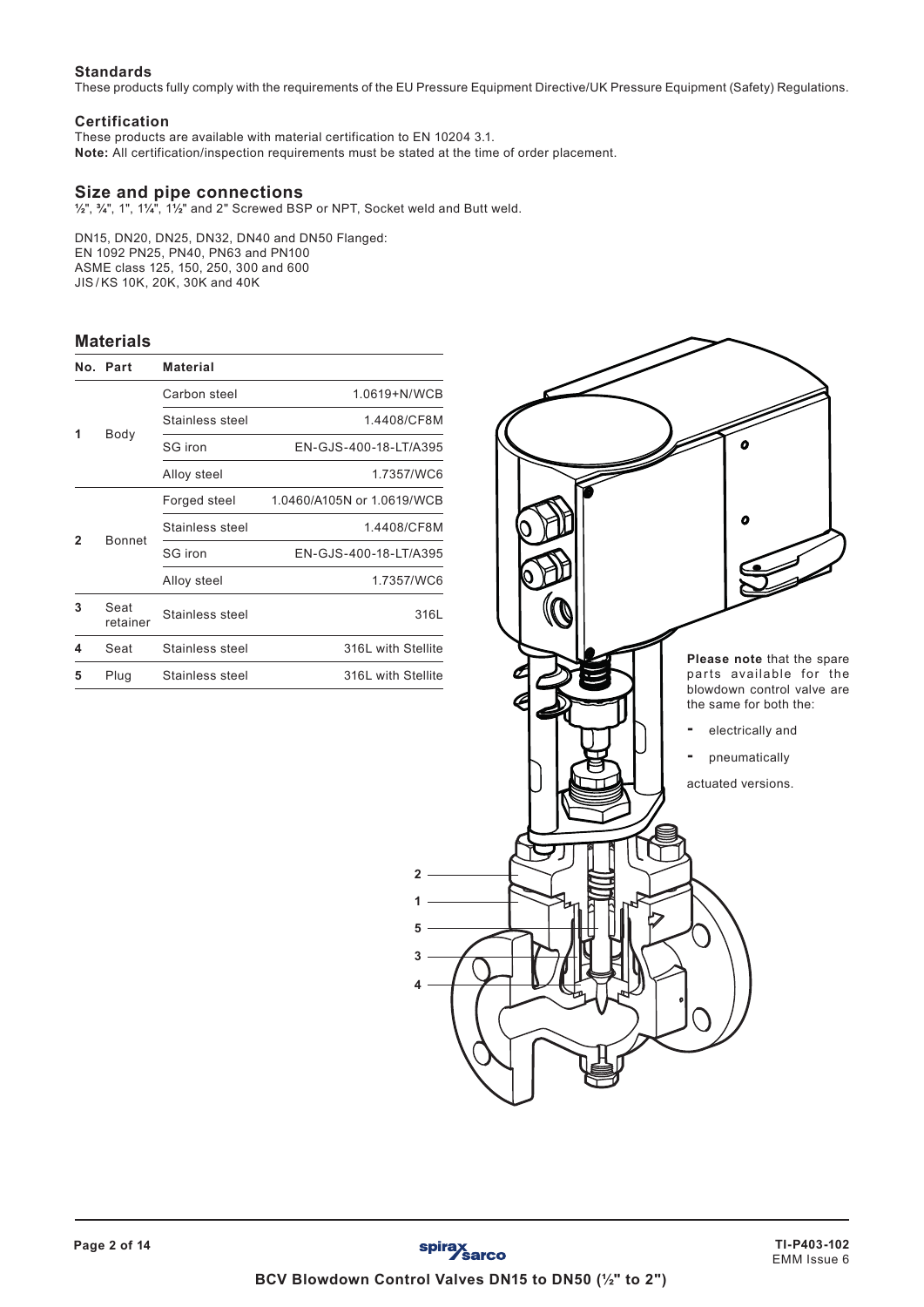# **Electrical data**

| Actuator                        | <b>AEL3</b> series                                      |
|---------------------------------|---------------------------------------------------------|
| Supply voltage                  | Standard 24 Vac/dc, Optional card 230 Vac and 110 Vac   |
| <b>Supply frequency</b>         | 50 to 60 Hz                                             |
| <b>Power consumption</b>        | 10 to 18                                                |
| <b>Actuator speed</b>           | $2 \text{ mm/s}$ , $4 \text{ mm/s}$ or $6 \text{ mm/s}$ |
| <b>Actuators thrust maximum</b> | $2$ kN                                                  |
|                                 |                                                         |

| Size                                                          |                        | Actuator              | Maximum shut-off value |  |  |
|---------------------------------------------------------------|------------------------|-----------------------|------------------------|--|--|
| $\frac{1}{2}$ " to 1"<br>DN <sub>15</sub> to DN <sub>25</sub> |                        | AEL3 series/PN9123E-B |                        |  |  |
| <b>DN32 to DN50</b>                                           | $1\frac{1}{4}$ " to 2" | AEL3 series/PN9223E-B | 103.4 bar g            |  |  |

#### **Warnings:**

If the temperature of the medium in the valve is high, the drive columns and the shaft may also reach high temperatures.

### **High Temperature Extension:**

The extension kit is to be used on applications above 130 °C to up to 240 °C. There are two kit options of up to 180 °C and another for up to 240 °C

- **1.** Unscrew the actuator mounting plate screws for pillars.
- **2.** Screw the extension pillars into actuator pillars and tighten to 12 Nm.
- **3.** Screw the actuator mounting plate screws into pillars and tighten to 25 Nm.
- **4.** Mount the coupling extension into the actuator coupling until it snaps closed.



High temperature extension kit for up to 240 °C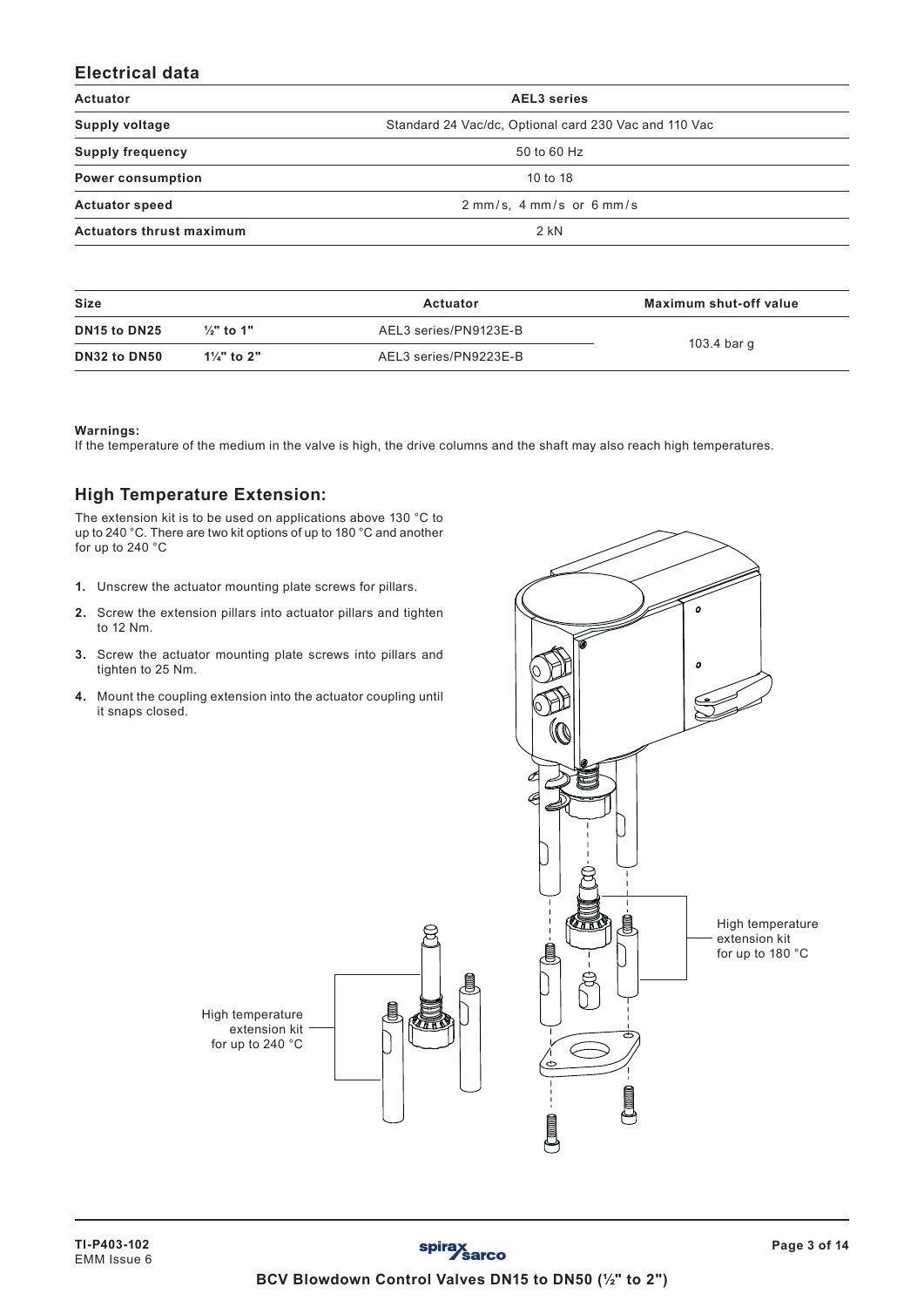# **Pressure/temperature limits – BCV4\_**

| Body design conditions:                                 |                     | PN40, PN63 or PN100<br>ASME class 150, class 300 |                                            |                                                    |  |
|---------------------------------------------------------|---------------------|--------------------------------------------------|--------------------------------------------|----------------------------------------------------|--|
|                                                         |                     |                                                  | JIS/KS 20K, 30K or 40K                     | or ASME class 600                                  |  |
|                                                         |                     | <b>PN40</b>                                      | 40 bar g @ 50 °C                           |                                                    |  |
|                                                         | <b>EN</b>           | <b>PN63</b>                                      | 63 bar g @ 50 °C                           |                                                    |  |
|                                                         |                     | <b>PN100</b>                                     | 100 bar g @ 50 °C                          |                                                    |  |
|                                                         |                     | <b>ASME 150</b>                                  | 19.6 bar g @ 38 °C                         | 284 psi g @ 100 °F                                 |  |
| PMA Maximum allowable pressure                          | <b>ASME</b>         | <b>ASME 300</b>                                  | 51.1 bar g @ 38 °C                         | 741 psi g @ 100 °F                                 |  |
|                                                         |                     | <b>ASME 600</b>                                  | 102.1 bar g @ 38 °C                        | 1480 psi g @ 100 °F                                |  |
|                                                         |                     | <b>JIS/KS 20K</b>                                | 34 bar g @ 120 °C                          |                                                    |  |
|                                                         | <b>JIS/KS</b>       | <b>JIS/KS 30K</b>                                | 51 bar g @ 120 °C                          |                                                    |  |
|                                                         |                     | <b>JIS/KS 40K</b>                                | 68 bar g @ 120 °C                          |                                                    |  |
|                                                         |                     | <b>PN40</b>                                      | 300 °C @ 27.6 bar g                        |                                                    |  |
|                                                         | EN                  | <b>PN63</b>                                      | 400 °C @ 37.5 bar g                        |                                                    |  |
|                                                         |                     | <b>PN100</b>                                     | 400 °C @ 59.5 bar g                        |                                                    |  |
|                                                         |                     | <b>ASME 150</b>                                  | 425 °C @ 5.5 bar g                         | 797 °F @ 80 psi g                                  |  |
| TMA Maximum allowable temperature                       | <b>ASME</b>         | <b>ASME 300</b>                                  | 425 °C @ 28.8 bar g                        | 797 °F @ 418 psi g                                 |  |
|                                                         |                     | <b>ASME 600</b>                                  | 425 °C @ 57.5 bar g                        | 797 °F @ 834 psi g                                 |  |
|                                                         |                     | <b>JIS/KS 20K</b>                                | 300 °C @ 20 bar g                          |                                                    |  |
|                                                         | <b>JIS/KS</b>       | <b>JIS/KS 30K</b>                                | 425 °C @ 30 bar g                          |                                                    |  |
|                                                         |                     | <b>JIS/KS 40K</b>                                | 425 °C @ 40 bar g                          |                                                    |  |
|                                                         |                     | <b>PN40</b>                                      | $-10 °C$                                   |                                                    |  |
|                                                         | <b>EN</b>           | <b>PN63</b>                                      | $-29 °C$                                   |                                                    |  |
|                                                         |                     | <b>PN100</b>                                     | $-29 °C$                                   |                                                    |  |
|                                                         |                     | <b>ASME 150</b>                                  | $-29 °C$                                   | $-20 °F$                                           |  |
| Minimum allowable temperature                           | <b>ASME</b>         | <b>ASME 300</b>                                  | $-29 °C$                                   | $-20 °F$                                           |  |
|                                                         | <b>JIS/KS</b><br>EN | <b>ASME 600</b>                                  | $-29 °C$                                   | $-20$ °F                                           |  |
|                                                         |                     | <b>JIS/KS 20K</b>                                | $-10 °C$                                   |                                                    |  |
|                                                         |                     | <b>JIS/KS 30K</b>                                | $-29 °C$                                   |                                                    |  |
|                                                         |                     | <b>JIS/KS 40K</b>                                | $-29 °C$                                   |                                                    |  |
|                                                         |                     | <b>PN40</b>                                      | 31.1 bar g @ 237 °C                        |                                                    |  |
|                                                         |                     | <b>PN63</b>                                      | 47.0 bar g @ 261 °C                        |                                                    |  |
|                                                         |                     | <b>PN100</b>                                     | 70.8 bar g @ 287 °C                        |                                                    |  |
| Maximum operating pressure for                          | <b>ASME</b>         | <b>ASME 150</b>                                  | 13.9 bar g @ 197 °C                        | 201 psi g @ 386 °F                                 |  |
| <b>PMO</b><br>saturated steam service                   |                     | <b>ASME 300</b>                                  | 41.7 bar g @ 254 °C                        | 605 psi g @ 489 °F                                 |  |
|                                                         |                     | <b>ASME 600</b><br><b>JIS/KS 20K</b>             | 80.0 bar g @ 295 °C                        | 1160 psi g @ 563 °F                                |  |
|                                                         | <b>JIS/KS</b>       | <b>JIS/KS 30K</b>                                | 30.6 bar g @ 236 °C                        |                                                    |  |
|                                                         |                     | <b>JIS/KS 40K</b>                                | 44.6 bar g @ 258 °C<br>58.5 bar g @ 276 °C |                                                    |  |
|                                                         |                     | <b>PN40</b>                                      | 300 °C @ 27.6 bar g                        |                                                    |  |
|                                                         | <b>EN</b>           | <b>PN63</b>                                      | 400 °C @ 37.5 bar g                        |                                                    |  |
|                                                         |                     | <b>PN100</b>                                     | 400 °C @ 59.5 bar g                        |                                                    |  |
|                                                         |                     | <b>ASME 150</b>                                  | 425 °C @ 5.5 bar g                         | 797 °F @ 80 psi g                                  |  |
| TMO Maximum operating temperature                       | <b>ASME</b>         | <b>ASME 300</b>                                  | 425 °C @ 28.8 bar g                        | 797 °F @ 418 psi g                                 |  |
|                                                         |                     | <b>ASME 600</b>                                  | 425 °C @ 57.5 bar g                        | 797 °F @ 834 psi g                                 |  |
|                                                         |                     | <b>JIS/KS 20K</b>                                | 300 °C @ 20 bar g                          |                                                    |  |
|                                                         | <b>JIS/KS</b>       | <b>JIS/KS 30K</b>                                | 425 °C @ 30 bar g                          |                                                    |  |
|                                                         |                     | <b>JIS/KS 40K</b>                                | 425 °C @ 40 bar g                          |                                                    |  |
|                                                         |                     | <b>PN40</b>                                      | $-10 °C$                                   |                                                    |  |
|                                                         | <b>EN</b>           | <b>PN63</b>                                      | $-29 °C$                                   |                                                    |  |
|                                                         |                     | <b>PN100</b>                                     | $-29 °C$                                   |                                                    |  |
|                                                         |                     | <b>ASME 150</b>                                  | $-29 °C$                                   | $-20$ °F                                           |  |
| Minimum operating temperature                           | <b>ASME</b>         | <b>ASME 300</b>                                  | $-29 °C$                                   | $-20$ °F                                           |  |
|                                                         |                     | <b>ASME 600</b>                                  | $-29 °C$                                   | $-20$ °F                                           |  |
|                                                         |                     | <b>JIS/KS 20K</b>                                | $-10 °C$                                   |                                                    |  |
|                                                         | <b>JIS/KS</b>       | JIS/KS 30K                                       | $-29 °C$                                   |                                                    |  |
|                                                         |                     | <b>JIS/KS 40K</b>                                | $-29 °C$                                   |                                                    |  |
| Designed for a maximum cold hydraulic test pressure of: |                     |                                                  |                                            | 1.5 x PMA of the relative end connection of choice |  |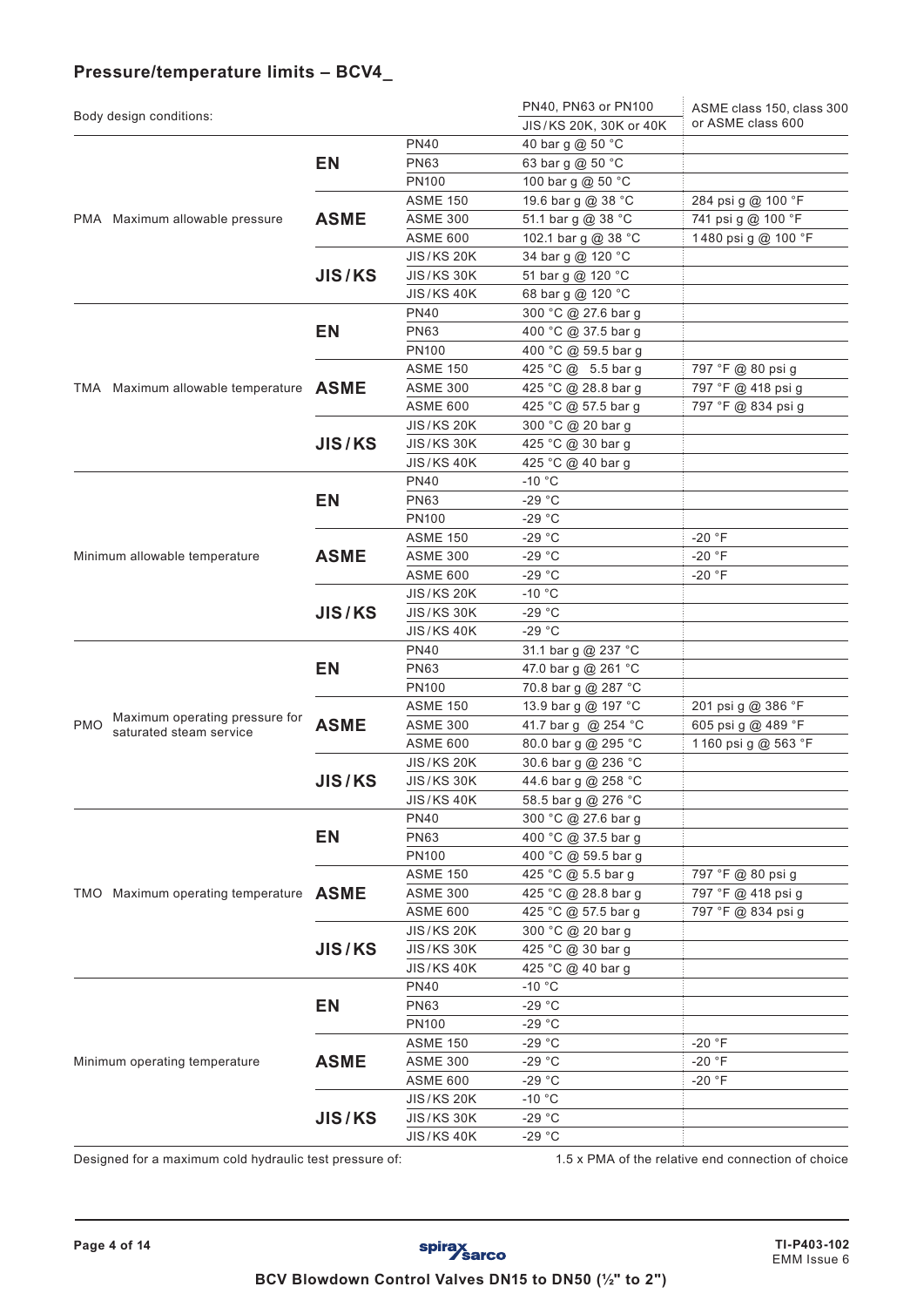



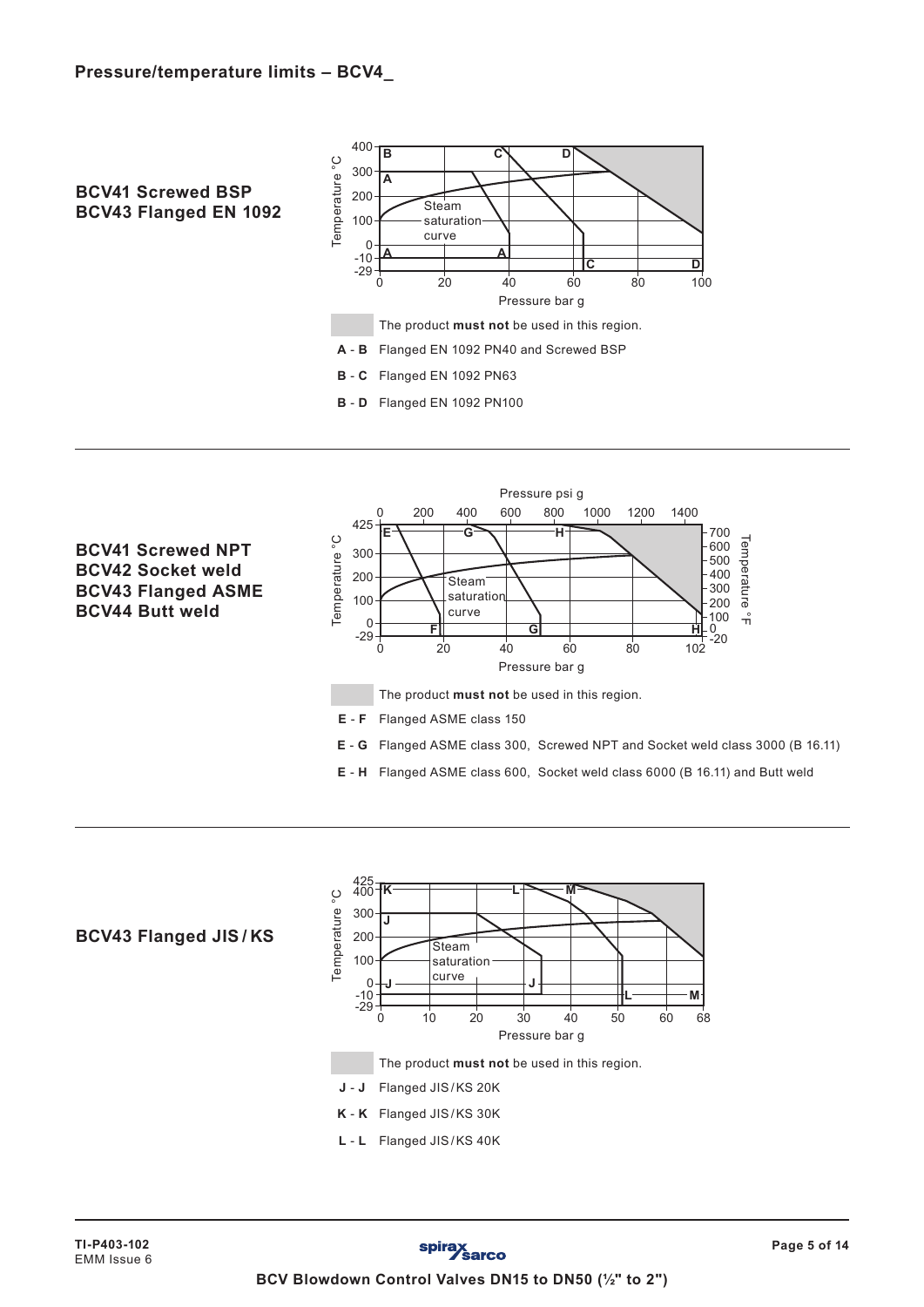# **Pressure/temperature limits – BCV6\_**

|            | Body design conditions:                                   |               | PN40, PN63 or PN100<br>ASME class 150, class |                        |                       |  |
|------------|-----------------------------------------------------------|---------------|----------------------------------------------|------------------------|-----------------------|--|
|            |                                                           |               |                                              | JIS/KS 20K, 30K or 40K | 300 or ASME class 600 |  |
|            |                                                           |               | <b>PN40</b>                                  | 40 bar g @ 100 °C      |                       |  |
|            |                                                           | <b>EN</b>     | <b>PN63</b>                                  | 63 bar g @ 100 °C      |                       |  |
|            |                                                           |               | <b>PN100</b>                                 | 100 bar g @ 100 °C     |                       |  |
|            | PMA Maximum allowable pressure                            |               | <b>ASME 150</b>                              | 19.0 bar g @ 38 °C     | 275 psi g @ 100 °F    |  |
|            |                                                           | <b>ASME</b>   | <b>ASME 300</b>                              | 49.6 bar g @ 38 °C     | 719 psi g @ 100 °F    |  |
|            |                                                           |               | <b>ASME 600</b>                              | 99.3 bar g @ 38 °C     | 1440 psi g @ 100 °F   |  |
|            |                                                           |               | <b>JIS/KS 20K</b>                            | 34 bar g @ 120 °C      |                       |  |
|            |                                                           | <b>JIS/KS</b> | <b>JIS/KS 30K</b>                            | 51 bar g @ 120 °C      |                       |  |
|            |                                                           |               | <b>JIS/KS 40K</b>                            | 68 bar g @ 120 °C      |                       |  |
|            |                                                           |               | <b>PN40</b>                                  | 400 °C @ 27.4 bar g    |                       |  |
|            |                                                           | <b>EN</b>     | <b>PN63</b>                                  | 580 °C @ 39.5 bar g    |                       |  |
|            |                                                           |               | <b>PN100</b>                                 | 580 °C @ 62.7 bar g    |                       |  |
|            |                                                           |               | <b>ASME 150</b>                              | 538 °C @ 1.4 bar g     | 1000 °F @ 20 psi g    |  |
|            | TMA Maximum allowable temperature                         | <b>ASME</b>   | <b>ASME 300</b>                              | 538 °C @ 25.2 bar g    | 1000 °F @ 365 psi g   |  |
|            |                                                           |               | <b>ASME 600</b>                              | 538 °C @ 50.0 bar g    | 1000 °F @ 725 psi g   |  |
|            |                                                           |               | <b>JIS/KS 20K</b>                            | 425 °C @ 20 bar g      |                       |  |
|            |                                                           | <b>JIS/KS</b> | JIS/KS 30K                                   | 490 °C @ 30 bar g      |                       |  |
|            |                                                           |               | <b>JIS/KS 40K</b>                            | 490 °C @ 40 bar g      |                       |  |
|            |                                                           |               | <b>PN40</b>                                  | $-10 °C$               |                       |  |
|            |                                                           | <b>EN</b>     | <b>PN63</b>                                  | $-29 °C$               |                       |  |
|            |                                                           |               | <b>PN100</b>                                 | $-29 °C$               |                       |  |
|            |                                                           |               | <b>ASME 150</b>                              | $-29 °C$               | -20 °F                |  |
|            | Minimum allowable temperature                             | <b>ASME</b>   | <b>ASME 300</b>                              | $-29 °C$               | $-20$ °F              |  |
|            |                                                           |               | <b>ASME 600</b>                              | $-29 °C$               | $-20$ °F              |  |
|            |                                                           |               | <b>JIS/KS 20K</b>                            | $-10 °C$               |                       |  |
|            |                                                           | <b>JIS/KS</b> | <b>JIS/KS 30K</b>                            | $-29 °C$               |                       |  |
|            |                                                           |               | <b>JIS/KS 40K</b>                            | $-29 °C$               |                       |  |
|            |                                                           | EN            | <b>PN40</b>                                  | 32.2 bar g @ 240 °C    |                       |  |
|            |                                                           |               | <b>PN63</b>                                  | 49.2 bar g @ 264 °C    |                       |  |
|            |                                                           |               | <b>PN100</b>                                 | 75.1 bar g @ 291 °C    |                       |  |
|            |                                                           | <b>ASME</b>   | <b>ASME 150</b>                              | 13.8 bar g @ 197 °C    | 200 psi g @ 386 °F    |  |
| <b>PMO</b> | Maximum operating pressure for<br>saturated steam service |               | <b>ASME 300</b>                              | 33.8 bar g @ 242 °C    | 490 psi g @ 467 °F    |  |
|            |                                                           |               | <b>ASME 600</b>                              | 64.6 bar g @ 281 °C    | 937 psi g @ 538 °F    |  |
|            |                                                           |               | <b>JIS/KS 20K</b>                            | 30.6 bar g @ 236 °C    |                       |  |
|            |                                                           | <b>JIS/KS</b> | <b>JIS/KS 30K</b>                            | 44.6 bar g @ 258 °C    |                       |  |
|            |                                                           |               | <b>JIS/KS 40K</b>                            | 58.5 bar g @ 276 °C    |                       |  |
|            |                                                           |               | <b>PN40</b>                                  | 400 °C @ 27.4 bar g    |                       |  |
|            |                                                           | <b>EN</b>     | <b>PN63</b>                                  | 580 °C @ 39.5 bar g    |                       |  |
|            |                                                           |               | <b>PN100</b>                                 | 580 °C @ 62.7 bar g    |                       |  |
|            |                                                           |               | <b>ASME 150</b>                              | 538 °C @ 1.4 bar g     | 1000 °F @ 20 psi g    |  |
|            | TMO Maximum operating temperature                         | <b>ASME</b>   | <b>ASME 300</b>                              | 538 °C @ 25.2 bar g    | 1000 °F @ 365 psi g   |  |
|            |                                                           |               | <b>ASME 600</b>                              | 538 °C @ 50.0 bar g    | 1000 °F @ 725 psi g   |  |
|            |                                                           |               | <b>JIS/KS 20K</b>                            | 425 °C @ 20 bar g      |                       |  |
|            |                                                           | <b>JIS/KS</b> | <b>JIS/KS 30K</b>                            | 490 °C @ 30 bar g      |                       |  |
|            |                                                           |               | <b>JIS/KS 40K</b>                            | 490 °C @ 40 bar g      |                       |  |
|            |                                                           |               | <b>PN40</b>                                  | $-10 °C$               |                       |  |
|            |                                                           | EN            | <b>PN63</b>                                  | $-29 °C$               |                       |  |
|            |                                                           |               | <b>PN100</b>                                 | $-29 °C$               |                       |  |
|            |                                                           |               | <b>ASME 150</b>                              | $-29 °C$               | $-20$ °F              |  |
|            | Minimum operating temperature                             | <b>ASME</b>   | <b>ASME 300</b>                              | $-29 °C$               | $-20$ °F              |  |
|            |                                                           |               |                                              |                        | $-20$ °F              |  |
|            |                                                           |               |                                              |                        |                       |  |
|            |                                                           |               | <b>ASME 600</b>                              | $-29 °C$               |                       |  |
|            |                                                           | <b>JIS/KS</b> | <b>JIS/KS 20K</b><br>JIS/KS 30K              | $-10 °C$<br>$-29 °C$   |                       |  |

Designed for a maximum cold hydraulic test pressure of: 1.5 x PMA of the relative end connection of choice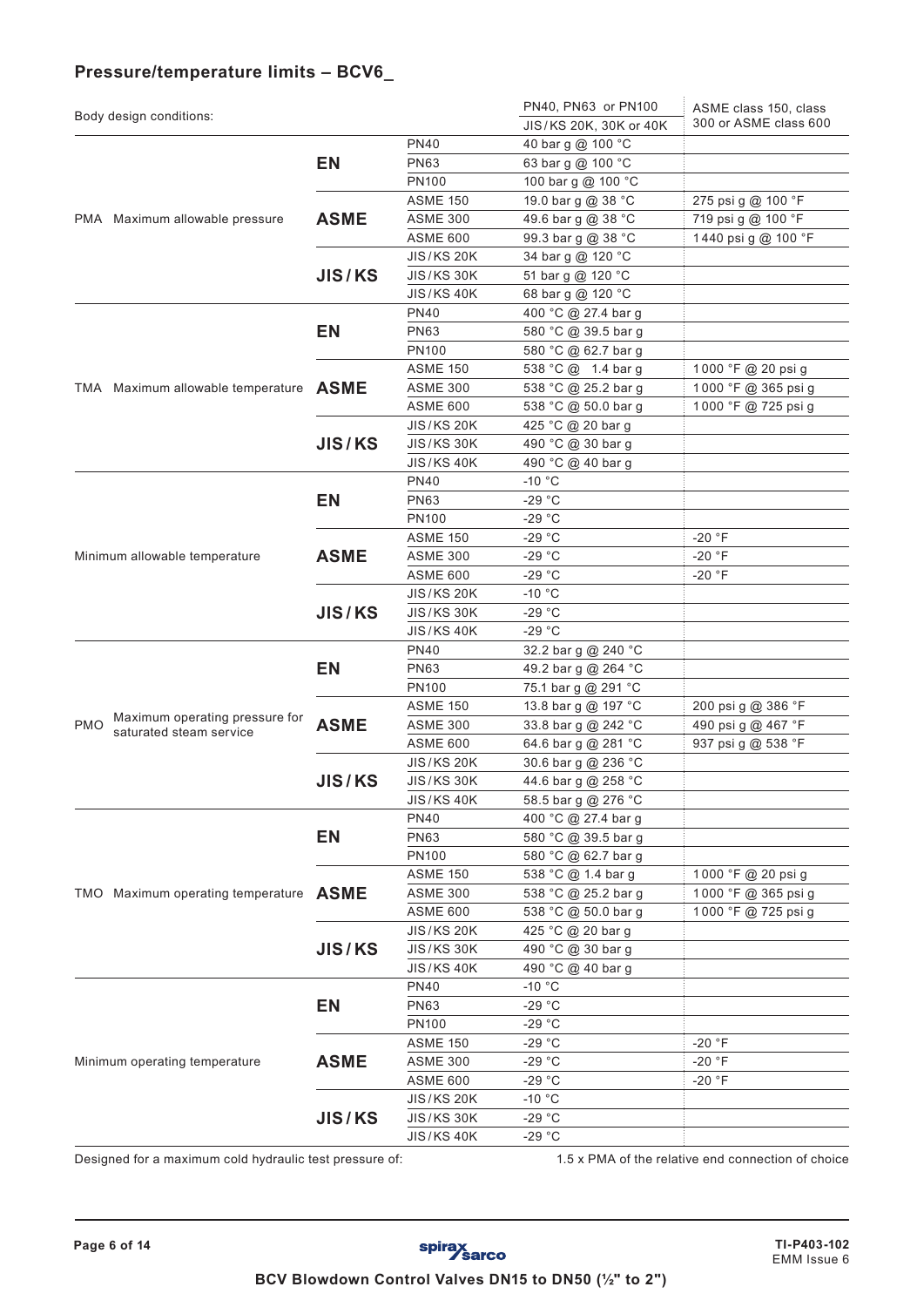





## **BCV63 Flanged JIS / KS**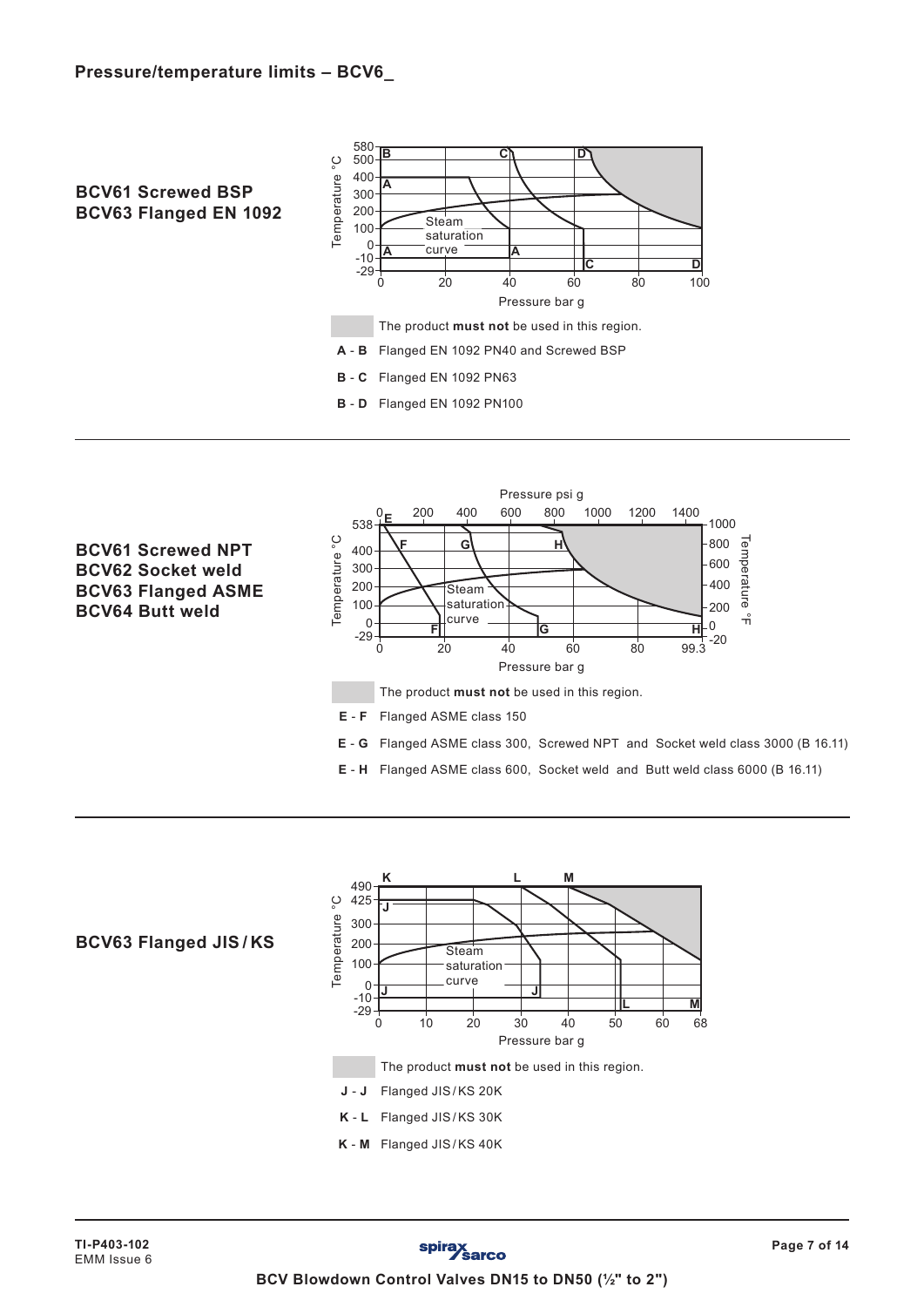# **Pressure/temperature limits – BCV7\_**

|            |                                   |               | <b>PN25</b>       | ASME class 125 or     |                           |  |
|------------|-----------------------------------|---------------|-------------------|-----------------------|---------------------------|--|
|            | Body design conditions:           |               |                   | <b>JIS/KS 10K</b>     | ASME class 250            |  |
|            |                                   | <b>EN</b>     | <b>PN25</b>       | 25.0 bar g @ 120 °C   |                           |  |
|            | PMA Maximum allowable pressure    | <b>ASME</b>   | <b>ASME 125</b>   | 11.5 bar g @ 140 °C   | 166 psi g @ 284 °F        |  |
|            |                                   |               | <b>ASME 250</b>   | 26.7 bar g @ 140 °C   | 387 psi g @ 284 °F        |  |
|            |                                   | <b>JIS/KS</b> | <b>JIS/KS 10K</b> | 13.7 bar g @ 120 °C   |                           |  |
|            |                                   | EN            | <b>PN25</b>       | 300 °C @ 20 bar g     |                           |  |
|            |                                   | <b>ASME</b>   | <b>ASME 125</b>   | 232 °C @ 8.6 bar g    | 449 °F @ 125 psi g        |  |
|            | TMA Maximum allowable temperature |               | <b>ASME 250</b>   | 232 °C @ 17.2 bar g   | 449 °F @ 249 psi g        |  |
|            |                                   | <b>JIS/KS</b> | <b>JIS/KS 10K</b> | 300 °C @ 9.8 bar g    |                           |  |
|            |                                   | <b>EN</b>     | <b>PN25</b>       | $-10 °C$              |                           |  |
|            |                                   |               | <b>ASME 125</b>   | $-29 °C$              | $-20$ °F                  |  |
|            | Minimum allowable temperature     | <b>ASME</b>   | <b>ASME 250</b>   | $-29 °C$              | $-20$ °F                  |  |
|            |                                   | <b>JIS/KS</b> | <b>JIS/KS 10K</b> | $-10 °C$              |                           |  |
|            |                                   | <b>EN</b>     | <b>PN25</b>       | 22.5 bar g @ 220 °C   |                           |  |
|            | Maximum operating pressure for    |               | <b>ASME 125</b>   | 10.0 bar q $@$ 184 °C | 145 psi q $\omega$ 363 °F |  |
| <b>PMO</b> | saturated steam service           | <b>ASME</b>   | <b>ASME 250</b>   | 18.0 bar g @ 209 °C   | 261 psi g @ 408 °F        |  |
|            |                                   | <b>JIS/KS</b> | <b>JIS/KS 10K</b> | 12.3 bar g @ 191 °C   |                           |  |
|            |                                   | <b>EN</b>     | <b>PN25</b>       | 300 °C @ 20.0 bar g   |                           |  |
|            |                                   |               | <b>ASME 125</b>   | 232 °C @ 8.6 bar g    | 449 °F @ 125 psi g        |  |
|            | TMO Maximum operating temperature | <b>ASME</b>   | <b>ASME 250</b>   | 232 °C @ 17.2 bar g   | 449 °F @ 249 psi g        |  |
|            |                                   | <b>JIS/KS</b> | <b>JIS/KS 10K</b> | 300 °C @ 9.8 bar g    |                           |  |
|            |                                   | EN            | <b>PN25</b>       | $-10 °C$              |                           |  |
|            |                                   |               | <b>ASME 125</b>   | $-29 °C$              | $-20$ °F                  |  |
|            | Minimum operating temperature     | <b>ASME</b>   | <b>ASME 250</b>   | $-29 °C$              | $-20 °F$                  |  |
|            |                                   | <b>JIS/KS</b> | <b>JIS/KS 10K</b> | $-10$ °C              |                           |  |

Designed for a maximum cold hydraulic test pressure of: 1.5 x PMA of the relative end connection of choice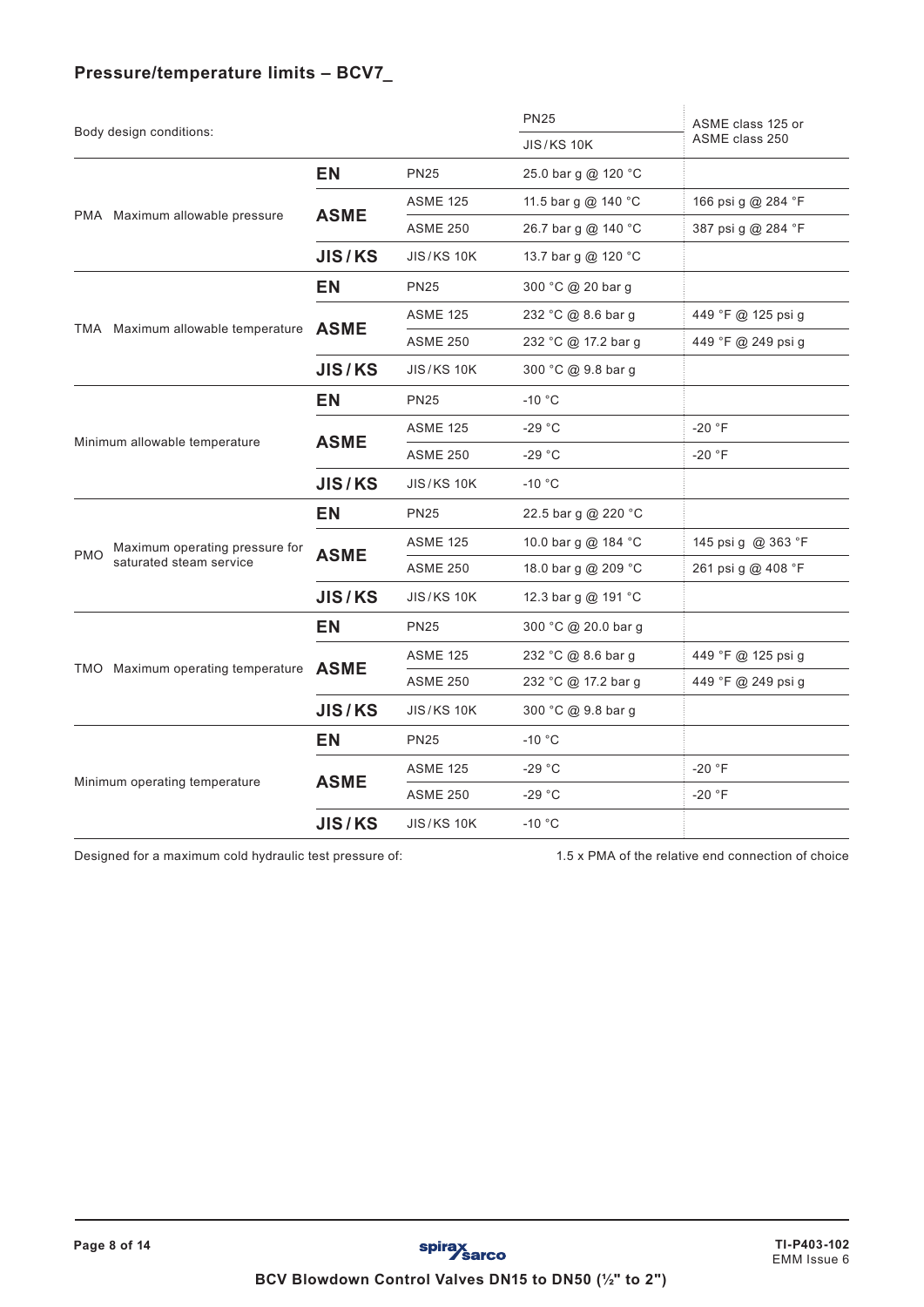





**BCV73 Flanged JIS/KS**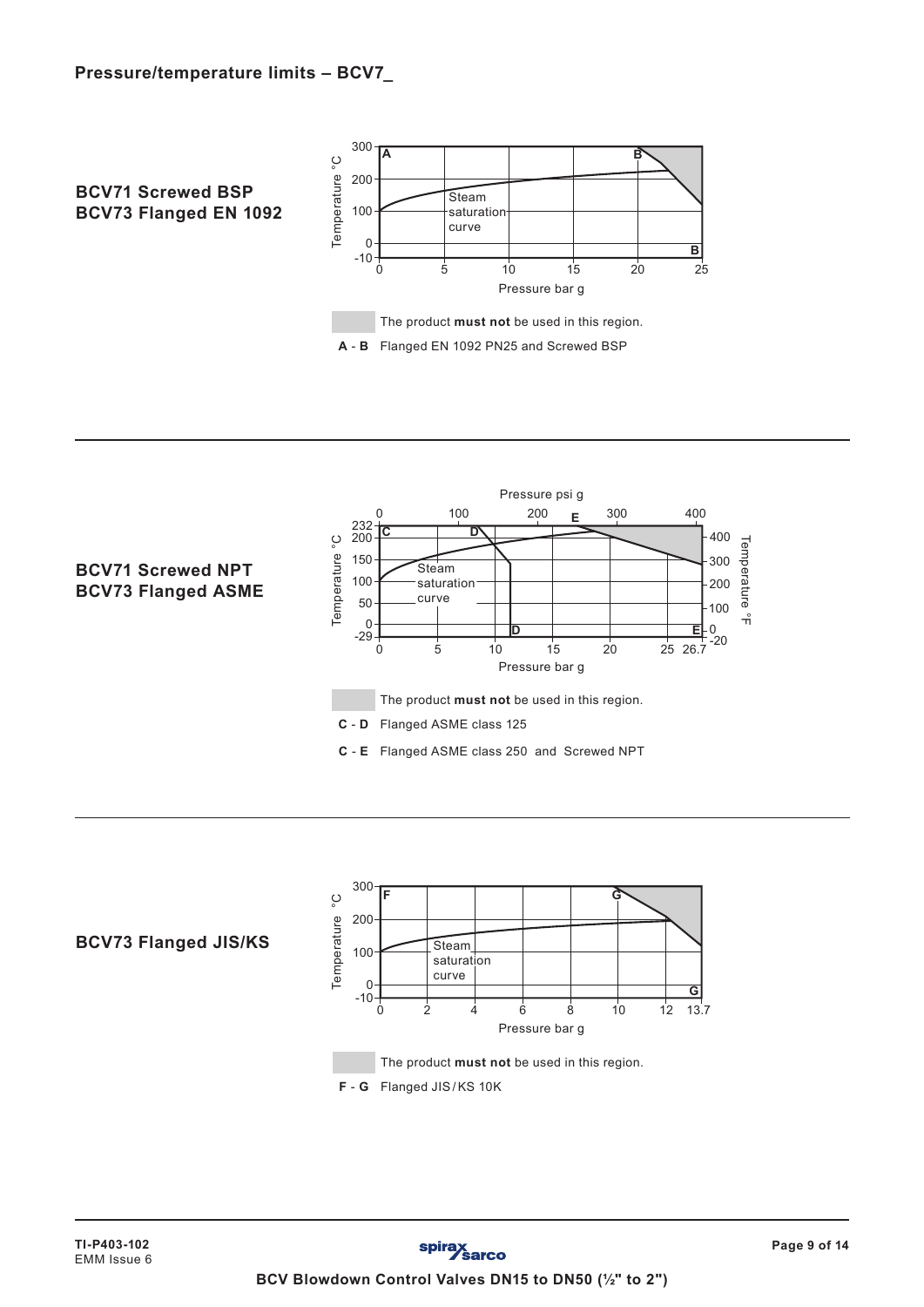# **Pressure/temperature limits – BCV8\_**

|            |                                                           |               |                   | <b>PN63 or PN100</b>     | ASME class 600      |  |
|------------|-----------------------------------------------------------|---------------|-------------------|--------------------------|---------------------|--|
|            | Body design conditions:                                   |               |                   | <b>JIS/KS 30K or 40K</b> |                     |  |
|            |                                                           | <b>EN</b>     | <b>PN63</b>       | 63 bar g @ 300 °C        |                     |  |
|            |                                                           |               | <b>PN100</b>      | 100 bar g @ 300 °C       |                     |  |
|            | PMA Maximum allowable pressure                            | <b>ASME</b>   | <b>ASME 600</b>   | 103.4 bar g @ 50 °C      | 1500 psi g @ 122 °F |  |
|            |                                                           |               | <b>JIS/KS 30K</b> | 51 bar g @ 120 °C        |                     |  |
|            |                                                           | <b>JIS/KS</b> | <b>JIS/KS 40K</b> | 68 bar g @ 120 °C        |                     |  |
|            |                                                           |               | <b>PN63</b>       | 490 °C @ 42.8 bar g      |                     |  |
|            |                                                           | <b>EN</b>     | <b>PN100</b>      | 490 °C @ 68.0 bar g      |                     |  |
|            | TMA Maximum allowable temperature                         | <b>ASME</b>   | <b>ASME 600</b>   | 538 °C @ 29.8 bar g      | 1000 °F @ 432 psi g |  |
|            |                                                           |               | JIS/KS 30K        | 490 °C @ 30.0 bar g      |                     |  |
|            |                                                           | <b>JIS/KS</b> | <b>JIS/KS 40K</b> | 510 °C @ 40.0 bar g      |                     |  |
|            |                                                           |               | <b>PN63</b>       | $-29 °C$                 |                     |  |
|            |                                                           | <b>EN</b>     | <b>PN100</b>      | $-29 °C$                 |                     |  |
|            | Minimum allowable temperature                             | <b>ASME</b>   | <b>ASME 600</b>   | $-29 °C$                 | $-20 °F$            |  |
|            |                                                           |               | JIS/KS 30K        | $-29 °C$                 |                     |  |
|            |                                                           | <b>JIS/KS</b> | <b>JIS/KS 40K</b> | $-29 °C$                 |                     |  |
|            |                                                           |               | <b>PN63</b>       | 63.0 bar g @ 280 °C      |                     |  |
|            |                                                           | <b>EN</b>     | <b>PN100</b>      | 99.0 bar g @ 310 °C      |                     |  |
| <b>PMO</b> | Maximum operating pressure for<br>saturated steam service | <b>ASME</b>   | <b>ASME 600</b>   | 85.7 bar g @ 300 °C      | 1243 psi g @ 572 °F |  |
|            |                                                           |               | <b>JIS/KS 30K</b> | 44.6 bar g @ 257 °C      |                     |  |
|            |                                                           | <b>JIS/KS</b> | <b>JIS/KS 40K</b> | 58.6 bar g @ 274 °C      |                     |  |
|            |                                                           | <b>EN</b>     | <b>PN63</b>       | 490 °C @ 42.8 bar g      |                     |  |
|            |                                                           |               | <b>PN100</b>      | 490 °C @ 68.0 bar g      |                     |  |
|            | TMO Maximum operating temperature                         | <b>ASME</b>   | <b>ASME 600</b>   | 538 °C @ 29.8 bar g      | 1000 °F @ 432 psi g |  |
|            |                                                           |               | JIS/KS 30K        | 490 °C @ 30.0 bar g      |                     |  |
|            |                                                           | <b>JIS/KS</b> | <b>JIS/KS 40K</b> | 510 °C @ 40.0 bar g      |                     |  |
|            |                                                           | <b>EN</b>     | <b>PN63</b>       | $-29 °C$                 |                     |  |
|            |                                                           |               | <b>PN100</b>      | $-29 °C$                 |                     |  |
|            | Minimum operating temperature                             | <b>ASME</b>   | <b>ASME 600</b>   | $-29 °C$                 | $-20$ °F            |  |
|            |                                                           |               | <b>JIS/KS 30K</b> | $-29 °C$                 |                     |  |
|            |                                                           | <b>JIS/KS</b> | JIS/KS 40K        | $-29 °C$                 |                     |  |

Designed for a maximum cold hydraulic test pressure of: 1.5 x PMA of the relative end connection of choice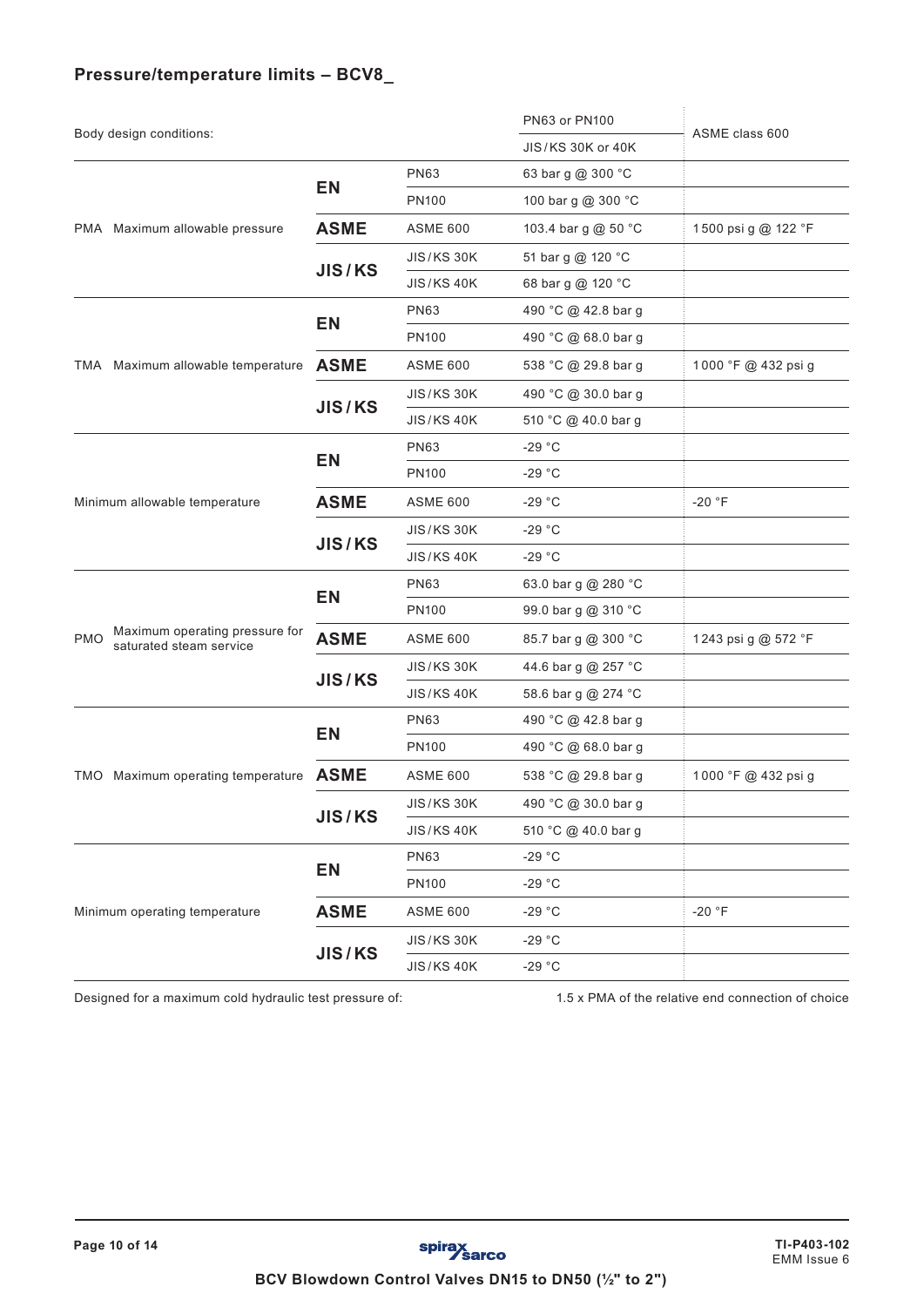

### **Kvs values**

| Valve size            | <b>DN15</b> | <b>DN20</b> |     | <b>DN32</b> | <b>DN40</b> | <b>DN50</b> |  |
|-----------------------|-------------|-------------|-----|-------------|-------------|-------------|--|
| K <sub>vs</sub> value | ∪.⊾         | ∪.∪         | ∪.∪ | 1.U         | ٠.υ         | . u         |  |

**For conversion:**  $C_V$  (UK) =  $K_V$  x 0.963  $C_V$  (US) =  $K_V$  x 1.156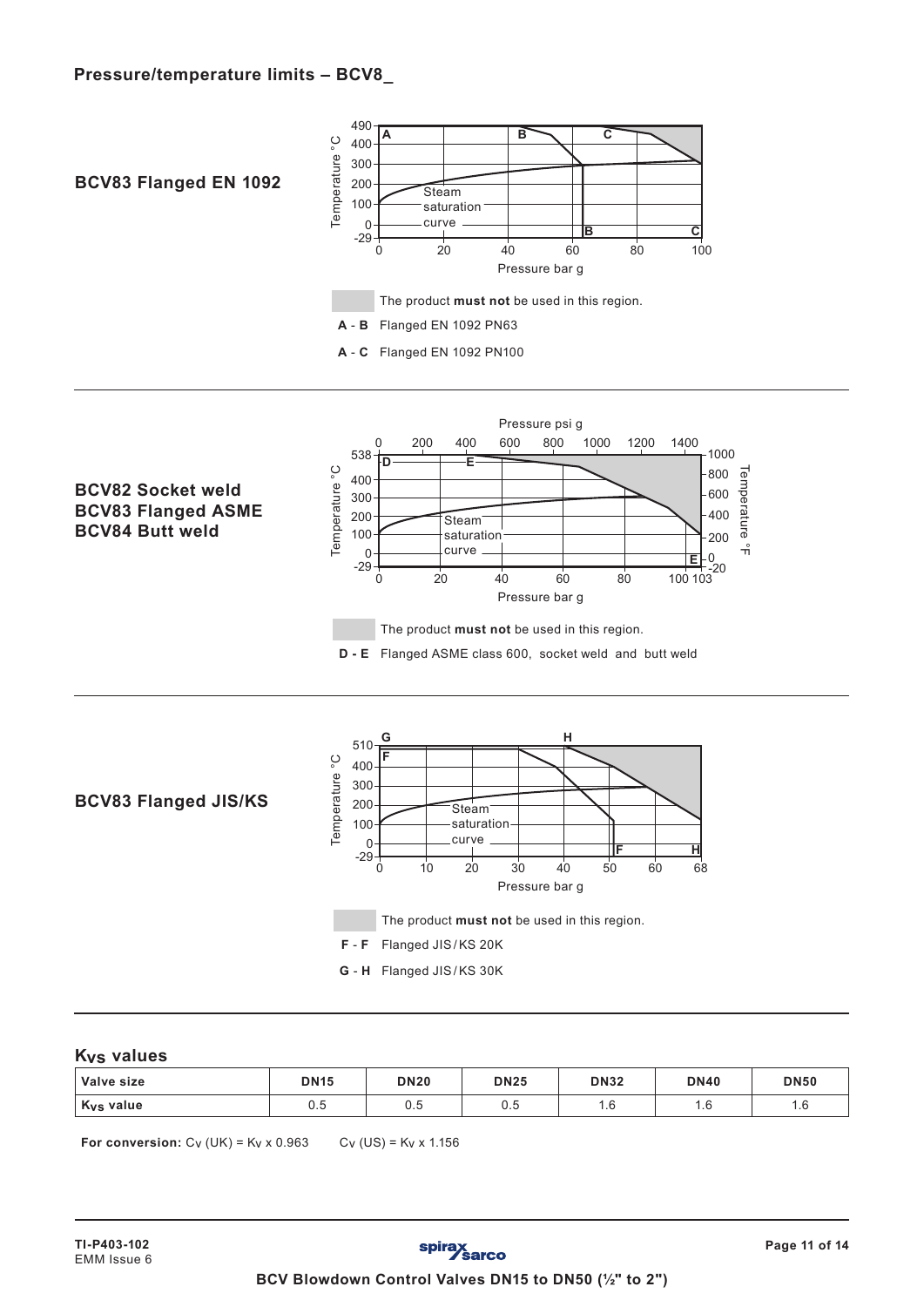| <b>Size</b>         |     | <b>ASME</b>      |     |    | PN                   |                                              | DN<br>DN<br><b>DN</b><br>25<br>15<br>20 |                |         | <b>DN</b><br>32          | <b>DN</b><br>40 | DN<br>50 |
|---------------------|-----|------------------|-----|----|----------------------|----------------------------------------------|-----------------------------------------|----------------|---------|--------------------------|-----------------|----------|
|                     | 125 |                  |     |    |                      | <b>JIS/KS</b><br>10K                         |                                         | $\overline{a}$ | 184     | $\overline{a}$           | 222             | 254      |
|                     |     | 300              |     |    |                      | <b>JIS/KS</b><br>20K                         | 190.5                                   |                | 197     | $\overline{\phantom{0}}$ | 235             | 267      |
| A                   |     |                  | 600 |    |                      | <b>JIS/KS</b><br>30K<br><b>JIS/KS</b><br>40K | 203                                     |                | 206 210 | 251                      | 251             | 286      |
|                     |     |                  |     | 40 |                      |                                              | 130                                     | 150            | 160     | 180                      | 200             | 230      |
|                     |     |                  |     |    | 100                  |                                              | 210                                     |                | 230     | 260                      | 260             | 300      |
|                     | 125 |                  |     |    |                      | <b>JIS/KS</b><br>10K                         |                                         |                |         |                          |                 |          |
|                     |     | 300 <sub>5</sub> |     |    |                      | <b>JIS/KS</b>                                |                                         | 392            |         | 421                      |                 | 416      |
| в                   |     |                  |     | 40 |                      | 20K                                          |                                         |                |         |                          |                 |          |
|                     |     |                  | 600 |    | 100                  | <b>JIS/KS</b><br>30K                         |                                         | 422            |         |                          | 449             |          |
|                     |     |                  |     |    |                      | <b>JIS/KS</b><br>40K                         |                                         |                |         |                          |                 |          |
|                     | 125 | 300              |     |    |                      | <b>JIS/KS</b><br>10K                         |                                         |                |         |                          |                 | 427      |
|                     |     |                  |     | 40 | <b>JIS/KS</b><br>20K | 378                                          |                                         |                | 432     |                          |                 |          |
| <b>B1</b>           |     |                  |     |    |                      | <b>JIS/KS</b><br>30K                         | 408                                     |                |         | 460                      |                 |          |
|                     |     |                  | 600 |    | 100                  | <b>JIS/KS</b><br>40K                         |                                         |                |         |                          |                 |          |
| $\mathbf C$         |     |                  |     |    |                      |                                              |                                         |                | 230     |                          |                 |          |
| C <sub>1</sub>      |     |                  |     |    |                      |                                              |                                         | 170            |         |                          | 300             |          |
|                     |     |                  |     |    |                      |                                              |                                         |                |         |                          |                 |          |
|                     | 125 | 300              |     |    |                      | <b>JIS/KS</b><br>10K                         | 42.5                                    |                |         |                          |                 |          |
|                     |     |                  |     | 40 |                      | <b>JIS/KS</b><br>20K                         |                                         |                |         | 57.0 54.5 65.5 76.5 84.5 |                 |          |
| D                   |     |                  |     |    |                      | <b>JIS/KS</b><br>30K                         |                                         |                |         |                          |                 |          |
|                     |     |                  | 600 |    | 100                  | <b>JIS/KS</b><br>40K                         | 49.5                                    |                | 56.5    |                          | 71.5            | 85.5     |
| Weight              |     |                  |     |    |                      |                                              |                                         |                |         |                          |                 |          |
|                     | 125 |                  |     |    |                      | <b>JIS/KS</b>                                |                                         |                |         |                          |                 |          |
|                     |     | 300              |     |    |                      | 10K<br><b>JIS/KS</b>                         | 12                                      | 12.8           | 13      | 19.5                     | 20              | 23       |
| Electric<br>version |     |                  |     | 40 |                      | 20K                                          |                                         |                |         |                          |                 |          |
|                     |     |                  | 600 |    | 100                  | <b>JIS/KS</b><br>30K                         | 16                                      | 18             | 19      | 25                       | 28              | 33       |
|                     |     |                  |     |    |                      | <b>JIS/KS</b><br>40K                         |                                         |                |         |                          |                 |          |
|                     | 125 |                  |     |    |                      | <b>JIS/KS</b><br>10K                         |                                         |                |         |                          |                 |          |
| Pneumatic           |     | 300              |     | 40 |                      | <b>JIS/KS</b><br>20K                         | 12                                      | 12.8           | 13      | 30.5                     | 31              | 34       |
| version             |     |                  |     |    |                      | <b>JIS/KS</b><br>30K                         |                                         |                |         |                          |                 |          |
|                     |     |                  | 600 |    | 100                  | <b>JIS/KS</b><br>40K                         | 16                                      | 18             | 19      | 36                       | 39              | 44       |



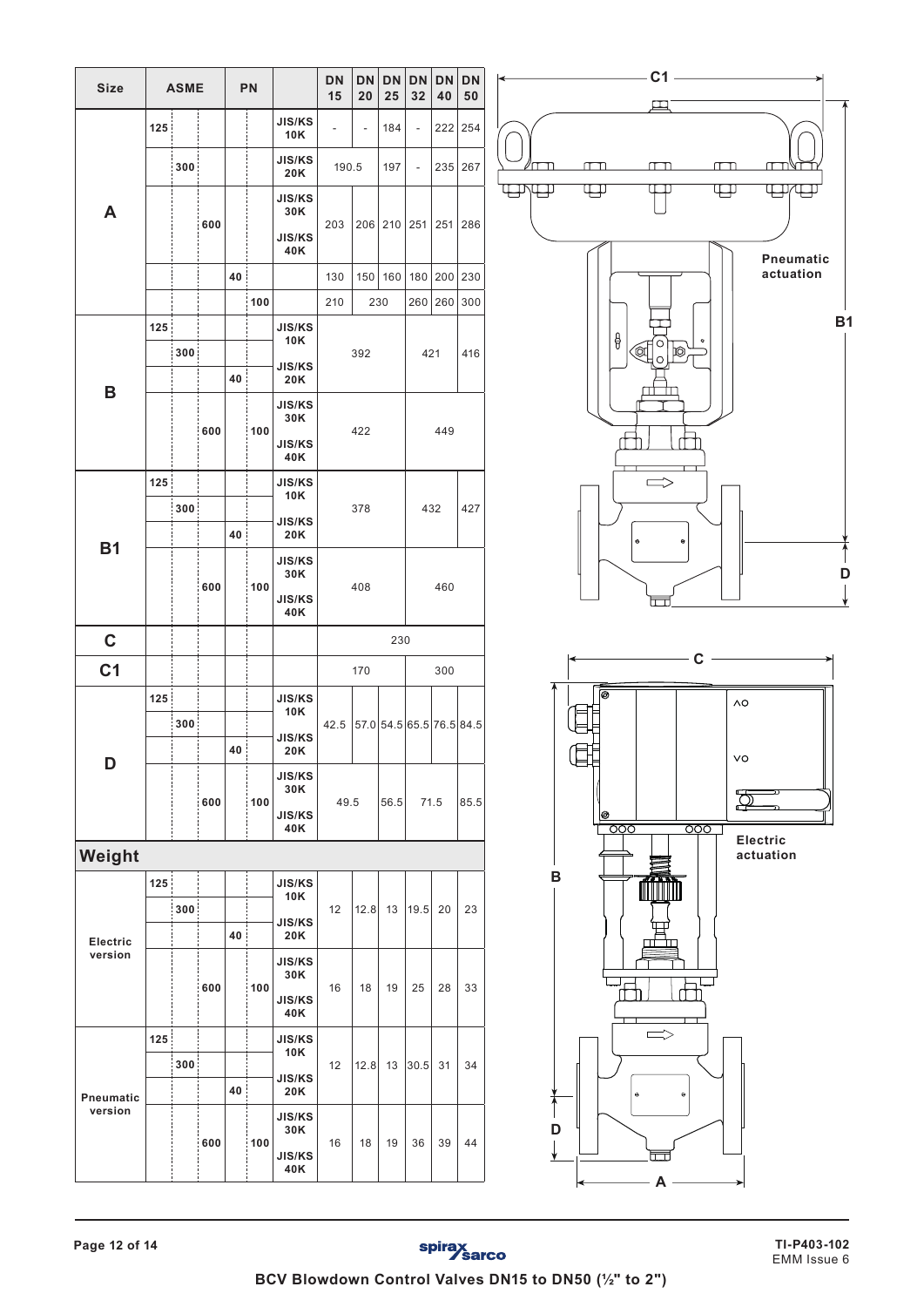# **BCV selection guide**

| Valve size              | 1/2", 3/4", 1", 11/4", 11/2" and 2"                                               | DN15, DN20, DN25, DN32, DN40 and DN50                                                                                                  | <b>DN15</b>      |
|-------------------------|-----------------------------------------------------------------------------------|----------------------------------------------------------------------------------------------------------------------------------------|------------------|
| <b>Valve series</b>     | <b>BCV</b>                                                                        |                                                                                                                                        | <b>BCV</b>       |
| <b>Body material</b>    | $4 =$ Carbon steel<br>$6 =$ Stainless steel<br>$7 = SG$ iron<br>$8 =$ Alloy steel |                                                                                                                                        | 4                |
| <b>Connections</b>      | $3$ = Flanged                                                                     | 1 = Screwed - Not available for the BCV8<br>2 = Socket weld - Not available for the BCV7<br>4 = Butt weld - Not available for the BCV7 | 3                |
| <b>Stem sealing</b>     | $H =$ Graphite                                                                    |                                                                                                                                        | н                |
| <b>Seating</b>          |                                                                                   | $W =$ Stainless Steel 316L with Stellite                                                                                               | W                |
| Type of trim            | $S =$ Standard trim                                                               |                                                                                                                                        | S                |
| Trim-balancing          | $U =$ Unbalanced                                                                  |                                                                                                                                        | U                |
| <b>Bonnet type</b>      | $S =$ Standard                                                                    |                                                                                                                                        | $\mathbf{s}$     |
| <b>Bolting</b>          | $S =$ Standard                                                                    |                                                                                                                                        | $\mathbf{s}$     |
| <b>Flow coefficient</b> | To be specified                                                                   |                                                                                                                                        | $K_{VS}$ 0.5     |
| <b>Connection type</b>  | To be specified                                                                   |                                                                                                                                        | Flanged ASME 300 |
| <b>Actuation</b>        | $PN = P$ neumatic                                                                 | PN                                                                                                                                     |                  |
|                         | $EL = Electrical$                                                                 | 230 Vac.<br>110 Vac or<br>24 Vac/dc                                                                                                    |                  |

# **Selection example**

| <b>DN15</b> |  | <b>BCV</b> |  |  |  | W |  |  |  |  |  | $K_{VS}$ 0.5 | - | Flanged<br><b>ASME 300</b> | <b>PN</b> |
|-------------|--|------------|--|--|--|---|--|--|--|--|--|--------------|---|----------------------------|-----------|
|-------------|--|------------|--|--|--|---|--|--|--|--|--|--------------|---|----------------------------|-----------|

### **How to order**

**Example:** 1 off Spirax Sarco DN15 BCV43 pneumatically actuated control valve having flanged ASME 300 connections.